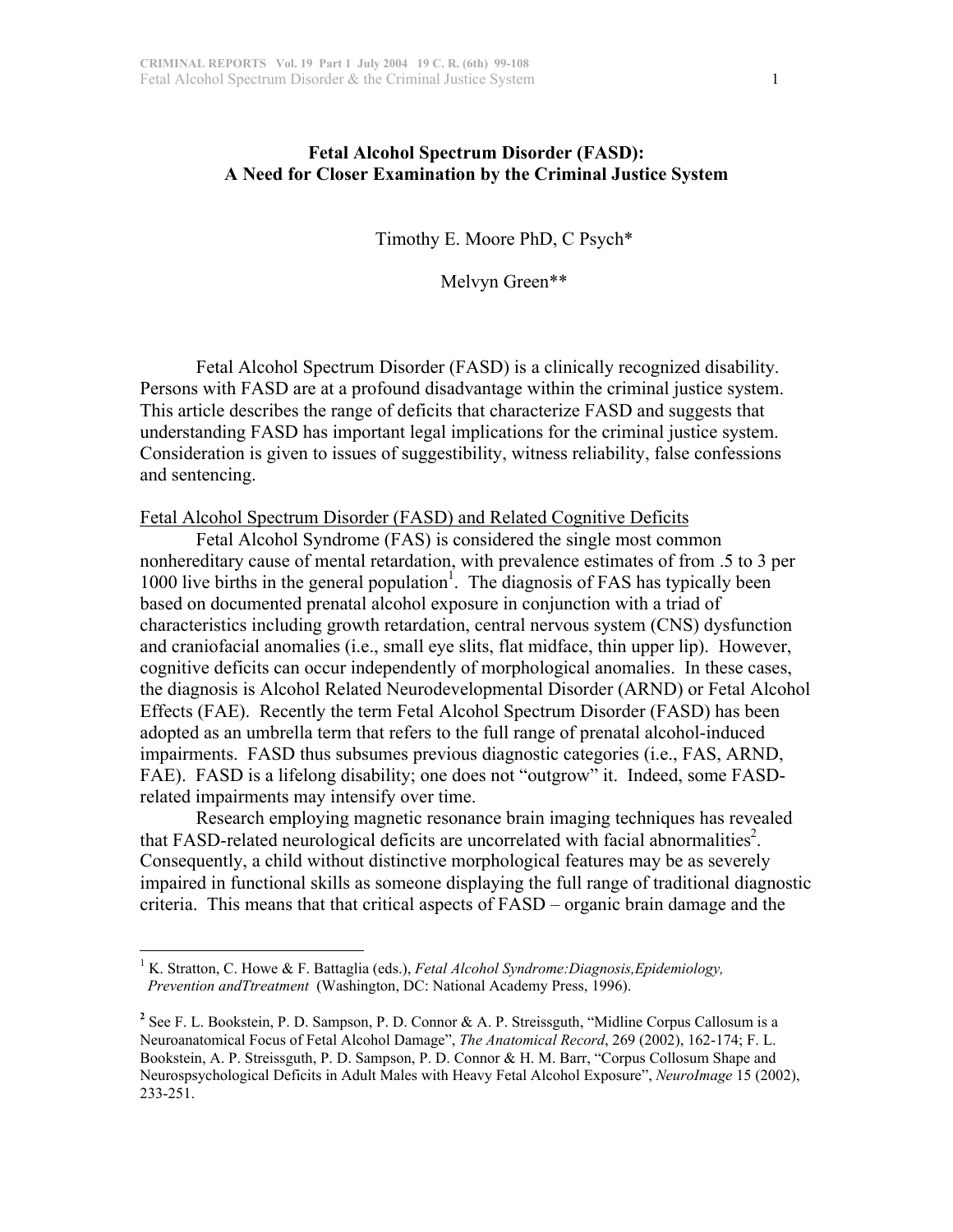concomitant cognitive shortfalls -- are invisible to the naïve observer, thus allowing the police, counsel and the courts to "miss" the underlying pathology.

The CNS dysfunctions associated with FASD manifest in various cognitive deficits including problems with memory, language and social skills. Differences between children who have and have not been exposed to alcohol prenatally have been found for verbal memory<sup>3</sup>, nonverbal memory<sup>4</sup> and specific types of verbal or nonverbal memory, such as spatial memory<sup>5</sup>, auditory memory, and declarative memory<sup>6</sup>. Deficits in verbal memory continue through childhood to adolescence<sup>7</sup>. Similarly, socialbehavioural problems are conspicuous and remain consistent throughout preschool, school age, and adolescence<sup>8 9</sup>. In addition, FASD children have inferior expressive and receptive language skills<sup>10</sup>. They are rated by teachers as having poor grammar, reading skills, written expression, and spelling ability<sup>11</sup>. These language impairments interfere with academic progress because FASD children have difficulty understanding their teachers and other adults. They learn to exploit nonverbal cues to maintain conversational flow, but their degree of comprehension may be much lower than it appears. They develop a glibness that belies their actual competence. Subtleties of language use are beyond them. Idioms or sarcasm are likely to cause confusion.<sup>12</sup>

<sup>6</sup> H. Carmichael-Olson, J. J. Feldman, A. P. Streissguth, P. D. Sampson & F. L. Bookstein, "Neuropsychological Deficits in Adolescents with Fetal Alcohol Syndrome: Clinical Findings", *Alcoholism: Clinical & Experimental Research* 22(9) (1998), 1998-2012.

<sup>7</sup> A. P. Streissguth, H. M. Barr, F. L. Bookstein, P. D. Sampson & H. Carmichael-Olson, "The Long-Term Neurocognitive Consequences of Prenatal Alcohol Exposure: A 14-year Study", *Psychological Science* 10(3) (1999), 186-190.

<sup>8</sup> H. C. Steinhausen, & H. L. Spohr, "Long-Term Outcome of Children with Fetal Alcohol Syndrome: Psychopathology, Behavior, and Intelligence", *Alcoholism: Clinical & Experimental Research* 22(2) (1998), 334-338.

<sup>9</sup> S. J.Kelly, N. Day & A. P. Streissguth, "Effects of Prenatal Alcohol Exposure on Social Behavior in Humans and Other Species", *Neurotoxicology & Teratology* 22 (2000), 143-149.

 $^{10}$  L A. Janzen, J. L.Nanson & G. W. Block, "Neuropsychological Evaluation of Preschoolers with Fetal Alcohol Syndrome", *Neurotoxicology & Teratology* 17(3) (1995), 273-279.

 $11$  *Supra* note 7.

<sup>12</sup> J. Conry, "Effects of Parental Substance Abuse on Children's Development", in S. Harrison & V. Carver (eds.), *Alcohol and Drug Problems: A Practical Guide for Counsellors (2nd edition)* (Toronto: Addiction Research Foundation, 1997).

<sup>&</sup>lt;sup>2</sup><br>3  $3$  S. N. Mattson, E. P. Riley, L. Gramling, D. C. Delis & K. Lyons-Jones, "Neuropsychological Comparison of Alcohol-Exposed Children with or without Physical Features of Fetal Alcohol Syndrome", *Neuropsychology* 12(1) (1998), 146-153.

<sup>&</sup>lt;sup>4</sup> K. L. Kaemingk, S. Mulvaney & P. Tanner-Halverson, "Learning Following Prenatal Alcohol Exposure: Performance on Verbal and Visual Multitrial Tasks", *Archives of Clinical Neuropsychology* 18 (2003), 33-47.

 $<sup>5</sup>$  A. Uecker & L. Nadel, "Spatial Locations Gone Awry: Object and Spatial Memory Deficits in</sup> Children with Fetal Alcohol Syndrome", N*europsychologia* 34(3) (1996), 209-223.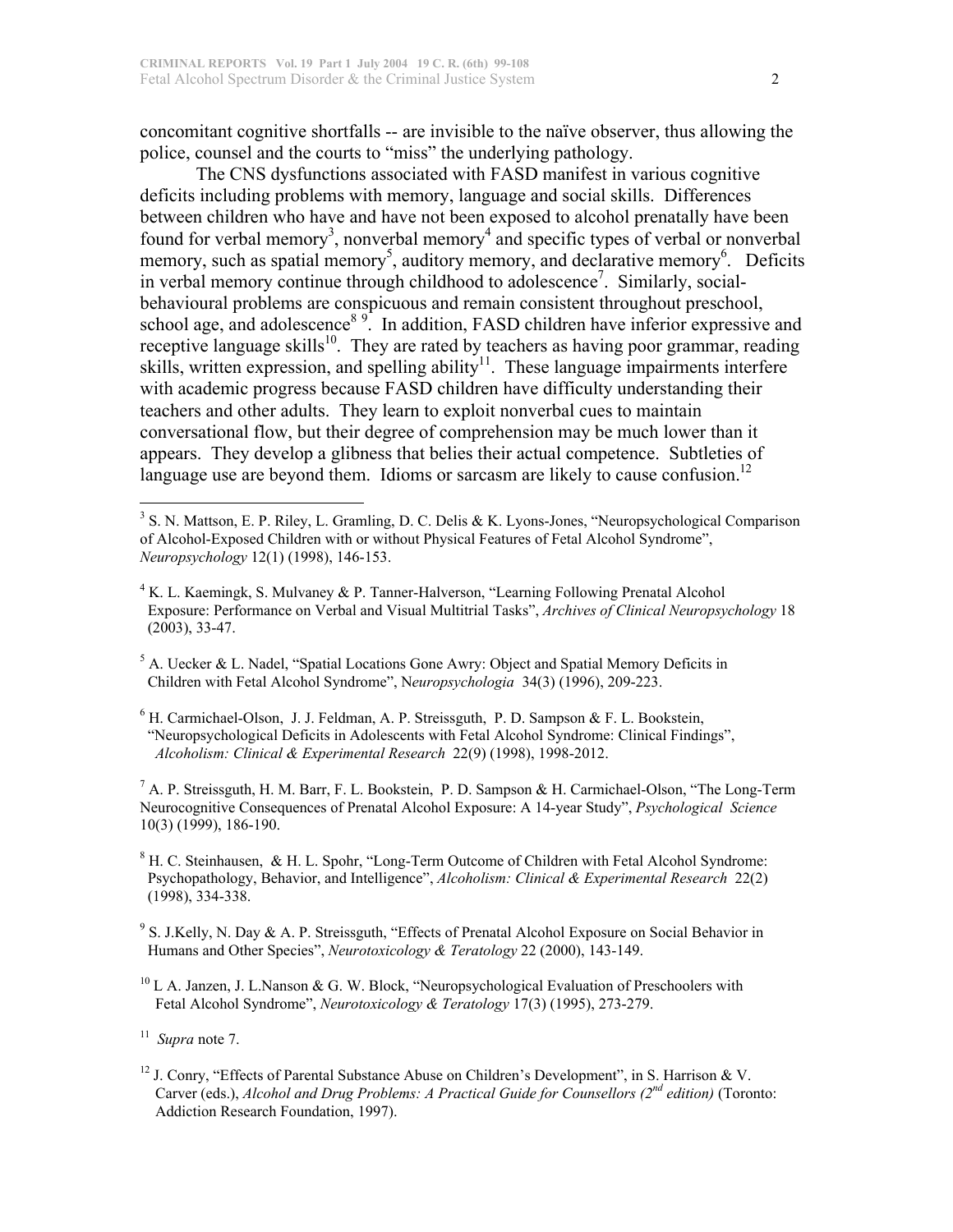'Executive control' is yet another domain of functioning that is compromised in FASD children. Planning, organizing and learning from past mistakes are not in their repertoire. They are egocentric, impulsive and very concrete in their thinking. Typically they do not make connections between cause and effect, anticipate consequences or take the perspective of another person.

In *R. v. J.*  $(T.)$ <sup>13</sup> the Yukon Territorial Court set out in vivid detail some of the forensically significant attributes of FASD:

> … The cognitive processes that most people use to regulate their conduct and to adapt to their social environment are located primarily in the anterior frontal lobe of the brain. The effect of alcohol on the fetal brain is such that this region does not develop sufficiently to allow the FAS individual to appropriately control his or her actions. As such, FAS patients tend to be impulsive, uninhibited, and fearless. They often display poor judgment and are easily distracted. Difficulties in perceiving social cues and a lack of sensitivity often cause interpersonal problems.

FAS patients have difficulties linking events with their resulting consequences. These consequences include both the physical, e.g. getting burned by a hot stove, and the punitive, e.g. being sent to jail for committing a crime. Because of this, it is difficult for these individuals to learn from their mistakes. Lacking sufficient cognizance of the threat or fear of consequences, the FAS patient is less likely to control his or her impulsive behaviour. Similarly, FAS individuals have trouble comprehending that their behaviour can affect others. As such, they are unlikely to show true remorse or to take responsibility for their actions.

## Some Forensic Implications

This constellation of deficits poses significant obstacles to the fair treatment of FASD persons in the criminal justice system. Persons with FASD, as a group, challenge the underlying premise that defendants understand the relationship between actions, outcomes, intentions, and punishment. The treatment of FASD defendants raises fundamental questions about how we assess individual responsibility, both at the guiltdetermining and sentencing stages of the adjudicative process. It raises questions, as

 $\overline{a}$ 

<sup>13</sup> (1999) Y. J. No. 57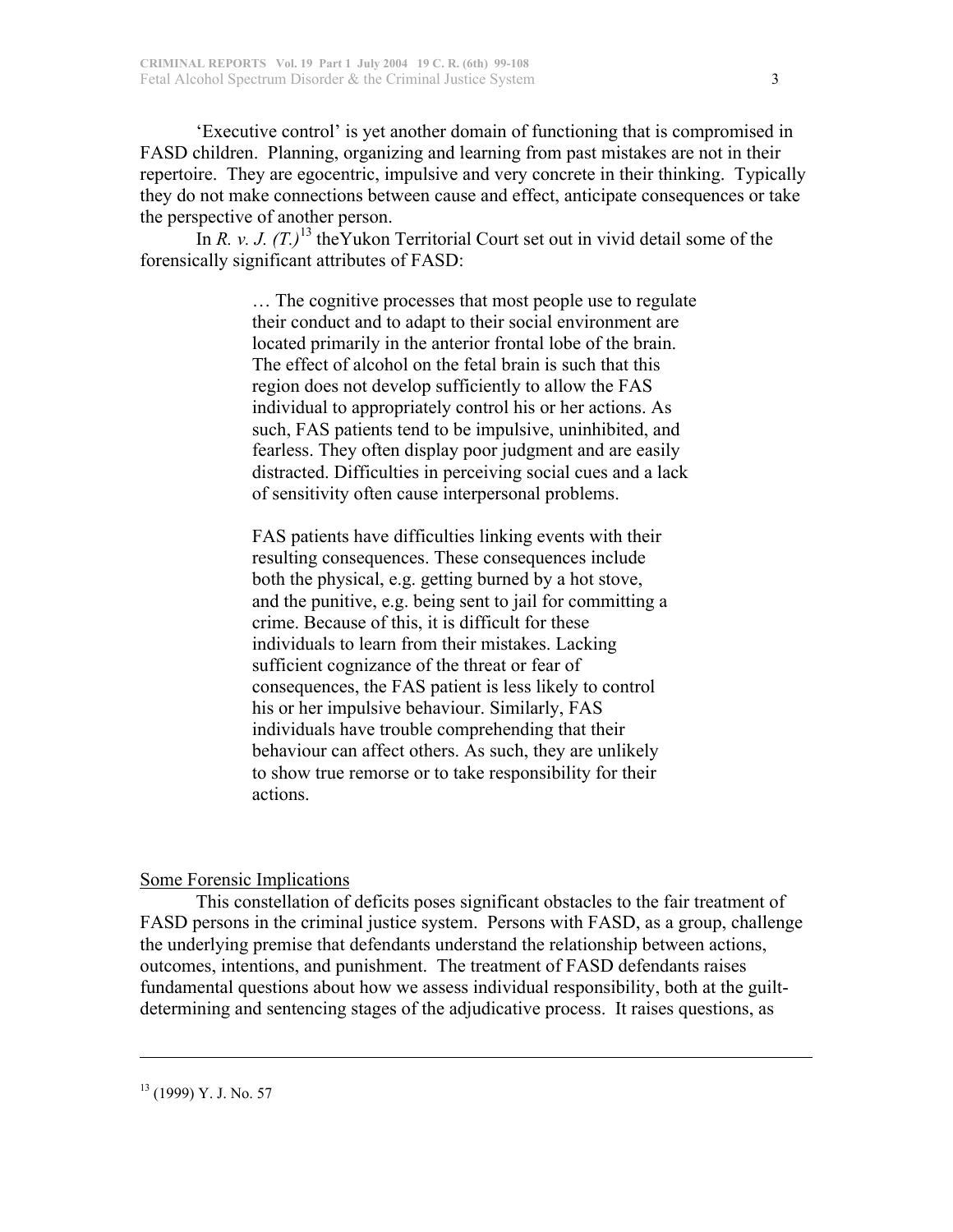well, about the appropriateness of law enforcement and, more generally, the criminal law, as social control models for the management of FASD-related deviance. The ability of FASD adolescents to comprehend the consequences of their actions is severely compromised. One recent study<sup>14</sup> found that over 23% of youth remanded for psychiatric inpatient assessment in British Columbia suffered from FASD. For many, the risk of conflict with the law is even greater in adulthood when the structure and supervision provided by parents or schools no longer obtain. For most FASD defendants, the response of the criminal justice system only exacerbates their difficulties. As Conry and Fast<sup>15</sup> note, during legal proceedings

an accused person with [FASD] may give a false confession or a false statement and, in court, may appear confused or give contradictory explanations. A witness .. may interpret questions too literally or deny something that seems obviously true. The victim with [FASD] may not clearly remember details of time, place, and sequence, and may be easily influenced by leading questions.

Witnesses and complainants who suffer from FASD are equally vulnerable $^{16}$ .

The participation rates of FASD persons in criminal proceedings, raise a wide array of concerns, including but not limited to issues related to investigative procedures, witness advocacy, fitness to stand trial, diminished responsibility, pre-trial diversion, effective representation, the role of expert evidence, persistent recidivism, special supervision needs during probation and parole, testimonial capacity and reliability, false confessions and sentencing. This paper provides an introduction to these last three issues, with particular emphases on the plight of young persons – both defendants and complainants -- who suffer from the disorder.

## (a) *Suggestibility/FASD Witnesses: Confusing Fact with Fiction*

There is no shortage of evidence that people without any apparent impairments are susceptible to suggestion and diverse social pressures. During the Martensville, Saskatchewan sexual abuse scandal , many family members and several police officers were charged with engaging in various acts of child abuse, including oral and anal sex, locking a naked child in a cage, and anal penetration with an axe handle. One child testified to seeing a boy's nipple cut off and eaten. All but one of over a hundred charges

<sup>&</sup>lt;sup>14</sup> D. K. Fast, J. L. Conry & C. A. Loock, "Identifying Fetal Alcohol Syndrome (FAS) Among Youth in the Criminal Justice System", *Journal of Developmental and Behavioral Pediatrics* 20 (1999), 370- 372.

<sup>&</sup>lt;sup>15</sup> J. Conry & D. K. Fast, *Fetal Alcohol Syndrome and the Criminal Justice System* (Vancouver: The Law Foundation of British Columbia, 2000) at 3.

<sup>16</sup> R. LaDue & T. Dunne, "Legal Issues and FAS", in A Streissguth & J. Kanter (eds.) *The Challenge of Fetal Alcohol Syndrome: Overcoming Secondary Disabilities* (Seattle: University of Washinton Press, 1997); C. Barnett, "A Judicial Perspective on FAS: Memories of the Making of Nanook of the North", in A. Streissguth & J. Kanter (eds.) *The Challenge of Fetal Alcohol Syndrome: Overcoming Secondary* D*isabilities* (Seattle: University of Washinton Press, 1997).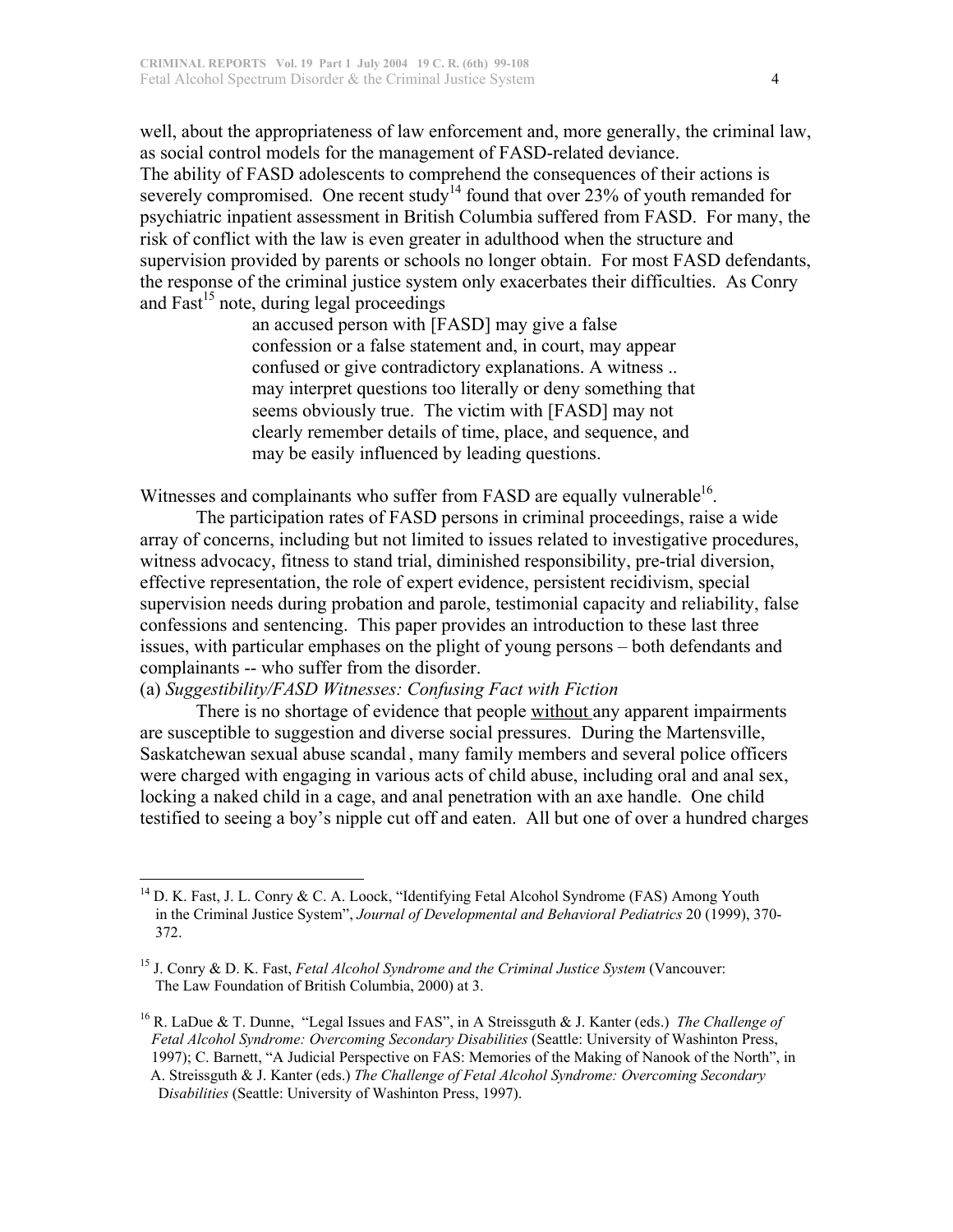were eventually dismissed. The Saskatchewan Court of Appeal in *R. v. Sterling*<sup>17</sup> observed that:

> …the use of coercive or highly suggestive interrogation techniques can create a serious and significant risk that the interrogation will distort the child's recollection of events, thereby undermining the reliability of the statements and subsequent testimony concerning such events.

The case law<sup>18</sup> and scientific literature offer many examples of both children and adults having been induced to describe non-experienced events<sup>19</sup>. Controlled laboratory studies have confirmed the ease with which leading and suggestive questions can provoke entirely false accounts, including reports of genital touching $^{20}$ .

*R. v. R.*  $(A)^{21}$  is a telling and recent Canadian illustration of the problem. The accused was charged with 4 counts of sexual misconduct involving his adopted daughter who was 11 when the assaults were alleged to have occurred and 14 at the time of trial. The daughter was first diagnosed with FAS when she was 7. Two independent psychological assessments, conducted at ages 11 and 13, referred to pronounced deficits in her expressive and receptive language abilities:

> It is necessary to be very concrete and to keep the questions very, very short as the more words there are in the question, the more confused C can become.

 $17$  (1995) S. J. No. 612 (C.A.)

<sup>&</sup>lt;sup>18</sup> The recent judgement in the case of Richard Klassen (see *Kvello v. Miazga*, 2003 SKQB 559) details equally heinous allegations which, despite the prosecutions that followed, had no basis in fact. For similar U. S. cases, see *State v. Michaels*, 136 N.J. 299, 642 A.2d 1372 (N.J., 1994) and *State v. Fijnje*, 11th Judicial Circuit Court, Dade County, Florida, #89-43952 (1991).

<sup>&</sup>lt;sup>19</sup> W. Bernet, "Case Study: Allegations of Abuse Created in a Single Interview", *Journal of the American Academy of Child and Adolescent Psychiatry* 37(7) (1997), 966-970; M. Bruck, & S. Ceci, "Amicus Brief for the Case of *State of New Jersey v. Margaret Kelly Michaels* Presented by Committee of Concerned Social Scientists", *Psychology, Public Policy, & Law* 1(2) (1995), 272-322; M. Garry & D. L.Polaschek, "Imagination and Memory", *Current Directions in Psychological Science* 9 (2000), 6-10; E. F. Loftus, "Creating False Memories", *Scientific American* 277 (September, 1997), 70-75.

<sup>&</sup>lt;sup>20</sup> S. Garven, J. Wood & R. Malpass, "Allegations of Wrongdoing: The Effects of Reinforcement on Children's Mundane and Fantastic Claims", *Journal of Applied Psychology* 85 (2000), 38-49; S. J. Lepore & B. Sesco, "Distorting Children's Reports and Interpretations of Events Through Suggestion", *Journal of Applied Psychology* 79 (1994), 108-120; D. A. Poole & D. S. Lindsay, "Interviewing Preschoolers: Effects of Nonsuggestive Techniques, Parental Coaching, and Leading Questions on Reports of Nonexperienced Events", *Journal of Experimental Child Psychology* 60 (2001), 129-154 ; D. A. Poole & D. S. Lindsay, "Children's Eyewitness Reports After Exposure to Misinformation from Parents", *Journal of Experimental Psychology: Applied* 7 (2001), 27-50.

 $21$  (2003) Carswell Ont 1401 (OSCJ). The case resulted in an acquittal. The senior author was retained as an expert witness by the defence.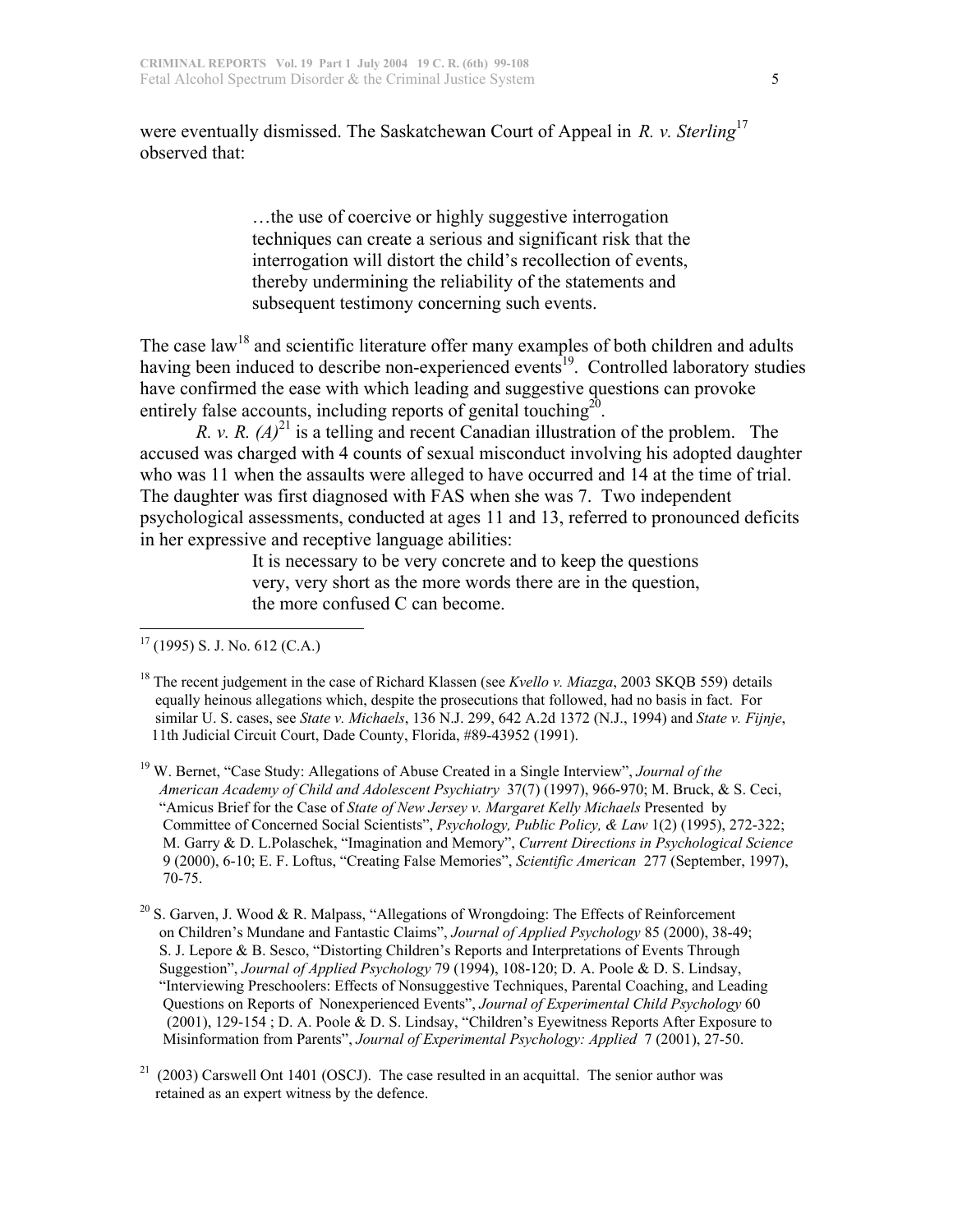A test measuring her memory for meaningful material was administered. […] Even a simple sentence was difficult for her. At times she confabulated from a single word, almost making up a sentence with different ideas in it.

C is very vulnerable to suggestion and also is likely to become confused when questions are lengthy or involved. She will have considerable difficulty responding to questions requiring her to remember things that happened three years ago. […] In a normal courtroom setting, C will not be able to maintain a consistent and believable story.

The evidence showed that the complainant had reported, at various times, that her father had had sex with her one time, four times, 10 times, 40 times, and, finally, every day during a 12-month period. During the preliminary inquiry she reported having had sex with her playmate's six year-old brother. In a police interview conducted two years later, she described sexual activities that she had never mentioned on any previous occasion. While investigative irregularities further jeopardized the reliability of the complainant's testimony, the elasticity of her accounts posed the largest challenge to the court's truthseeking function. Most importantly, the dubious reliability of the complainant's statements was less a product of her own idiosyncrasies or any investigative overreach than it was a reflection of the frailties inherent in the testimony of any person with FAS.

The American case of *U. S. v. Butterfly*<sup>22</sup> offers a rare appellate pronouncement on the forensic impact of FAS. In *Butterfly*, the U.S. 9<sup>th</sup> Circuit Court of Appeal reversed convictions for the sexual assault of four boys, all of whom had been diagnosed with FAS. During a previous appeal, the defendants had not been permitted to submit evidence showing that FAS had compromised the reliability of the boys' testimony. All four "victims" subsequently recanted. Their initial accounts included testimony about several murders for which no evidence was ever unearthed. "[F]etal Alcohol Syndrome", said the court, "often makes it difficult for its victims to separate fact from fiction." One boy's therapist testified that the boy did not know whether his stories of abuse were true or false.

(b) *Suggestibility/FASD Suspects: The Spectre of False Confessions*

Juvenile "false confessions" have recently attracted considerable judicial scrutiny<sup>23</sup>. The convictions of five teenagers in the infamous 1989 "Central Park Jogger" rape case were vacated in December 2002. DNA evidence implicated a different culprit

 <sup>22</sup> (1999) WL 369954 (9th Cir.)

<sup>23</sup> See M. B.Johnson "Juvenile *Miranda* Case Law in New Jersey, from *Carlo*, 1966, to *JDH* 2001: The Relevance of Recording All Custodial Questioning", *Journal of Psychiatry and Law* 30 (2002, Spring), 3-57. More generally, the Supreme Court of Canada acknowledged the very real risk of false confessions in *R. v. Oickle* [2000] 2 S.C.R. 3. See also W. S. White "False Confessions and the Constitution: Safeguards Against Untrustworthy Confessions", *Harvard Civil Rights & Civil Liberties Law Review* 32 (1997), 105-156.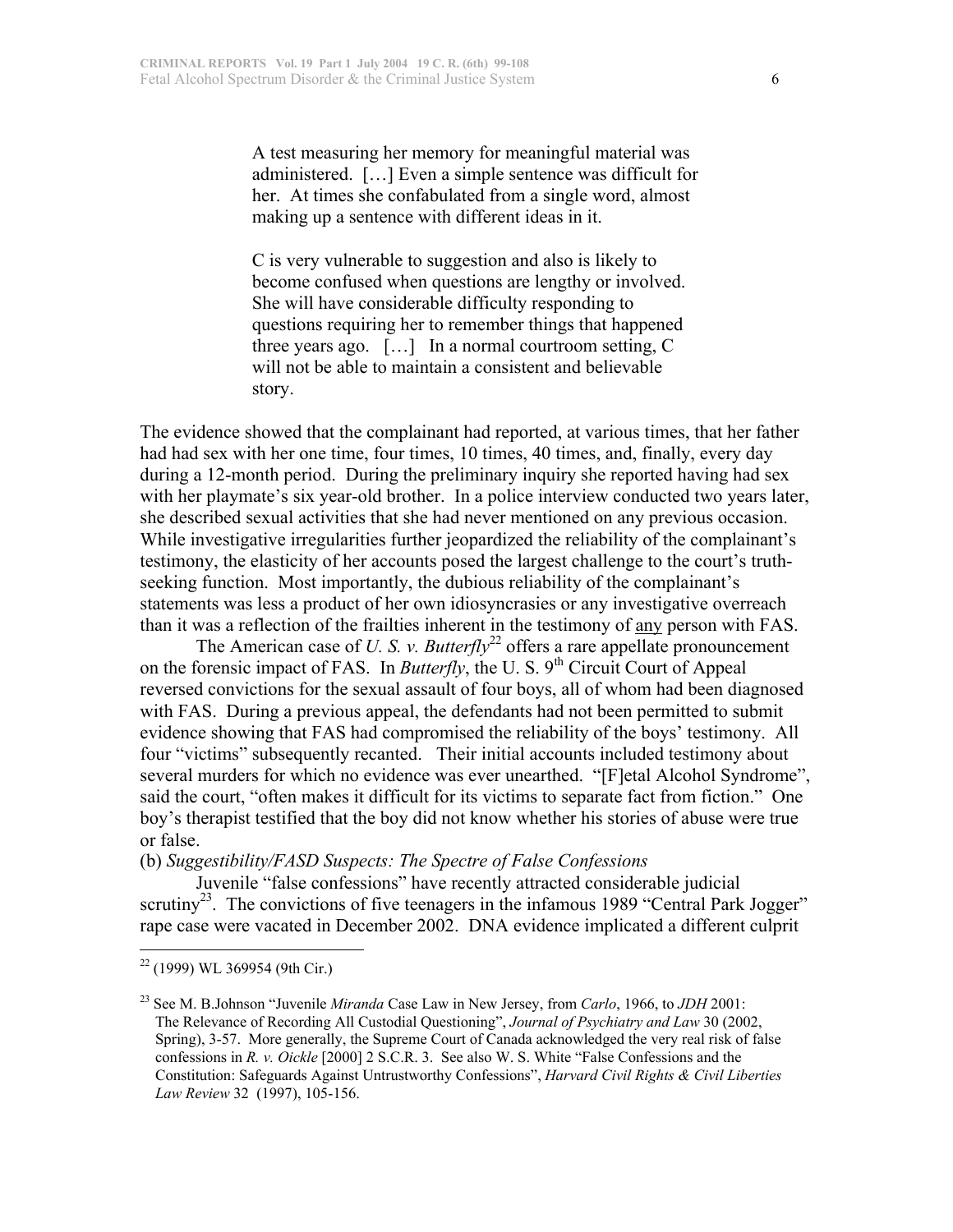who had acted alone. The original convictions rested on their videotaped confessions<sup>24</sup>. In 1998, two young boys (aged 7 and 8) in Chicago confessed to the murder and sexual assault of an 11 year-old. The boys had been interviewed individually without a parent or lawyer present. The charges were later dropped when DNA evidence linked the assault to an adult with a record of sexual offences<sup>25</sup>. That same year, a 14 year-old in San Diego confessed to the murder of his sister after 11 hours of questioning. The confession was later ruled inadmissible and another man was indicted through the use of DNA evidence<sup>26</sup>. While the age of the initial suspects in each of these cases undoubtedly rendered them especially vulnerable, their "confessions" are largely attributable to the potency of police interrogation methods<sup>27</sup>. The vulnerability of suspects with  $FASD$ and thus the risk of false confessions – is greater still. As Professor Yarmey<sup>28</sup> of the University of Guelph cautions: "What is the worth of a confession given by someone who is intellectually handicapped, and/or extremely frightened, anxious, hyper-suggestible and overly compliant? Probably very little."

Whatever its worth as accurate reportage, the inculpatory value of a confession cannot be overestimated. Police and prosecutors have little incentive to look beyond the face validity of an admission of guilt, particularly when it conforms to the police theory of the case. The American case of *State v. Christoph*<sup>29</sup> provides an extreme version of such single-mindedness. The defendant, who had been diagnosed with FAS, told a staff member at a psychiatric facility that she had abused her younger sister. The police promptly charged her with first-degree rape. The alleged victim was never interviewed. The appellate court affirmed the finding of a lower court of appeal that there was no evidence a crime had been committed: ". . . a minimally adequate investigation could have discovered [the defendant's] documented long-term mental and emotional difficulties and sufficient exculpatory evidence to warrant dismissal of the information…"

In most cases, the underlying problem is widespread ignorance of (or, at best, insensitivity to) the cognitive impacts of FASD. Defence counsel are likely no better informed than police and prosecutors. While not specific to confessions, the U. S. case of

- 27 See S. Kassin, "The psychology of confession evidence", *American Psychologist* 51 (1997), 221-233; S. Kassin & K. L.Kiechel, "The Social Psychology of False Confessions: Compliance, Internalization, and Confabulation", *Psychological Science* 7 (1996), 125-128; G. Daniel Lassiter (2004) *supra* note 26.
- 28 D. Yarmey, "Police Investigations", in R. Schuller & J. Ogoloff (eds.), *Introduction to Psychology and Law: Canadian Perspectives*, (Toronto: University of Toronto Press, 2000) at 81.

**<sup>24</sup>** *New York v. Wise et al*., Affirmation in Response to Motion to Vacate Judgment of Conviction, Indictment No. 4762/89 (December 5, 2002).

<sup>25</sup> A. Kotlowitz, "The Unprotected", *The New Yorker*, 2/8/99, 42-53.

 $26$  S. A. Drizin & B. A. Colgan, "Tales From the Juvenile Confession Front: A Guide to How Standard Police Interrogation Tactics Can Produce Coerced and False Confessions From Juvenile Suspects", in G. Daniel Lassiter (ed.), *Interrogations, confessions, and entrapment*, (New York: Plenum, 2004).

<sup>29</sup> (2000) WL 1854134 (Wash. App. Div. 3)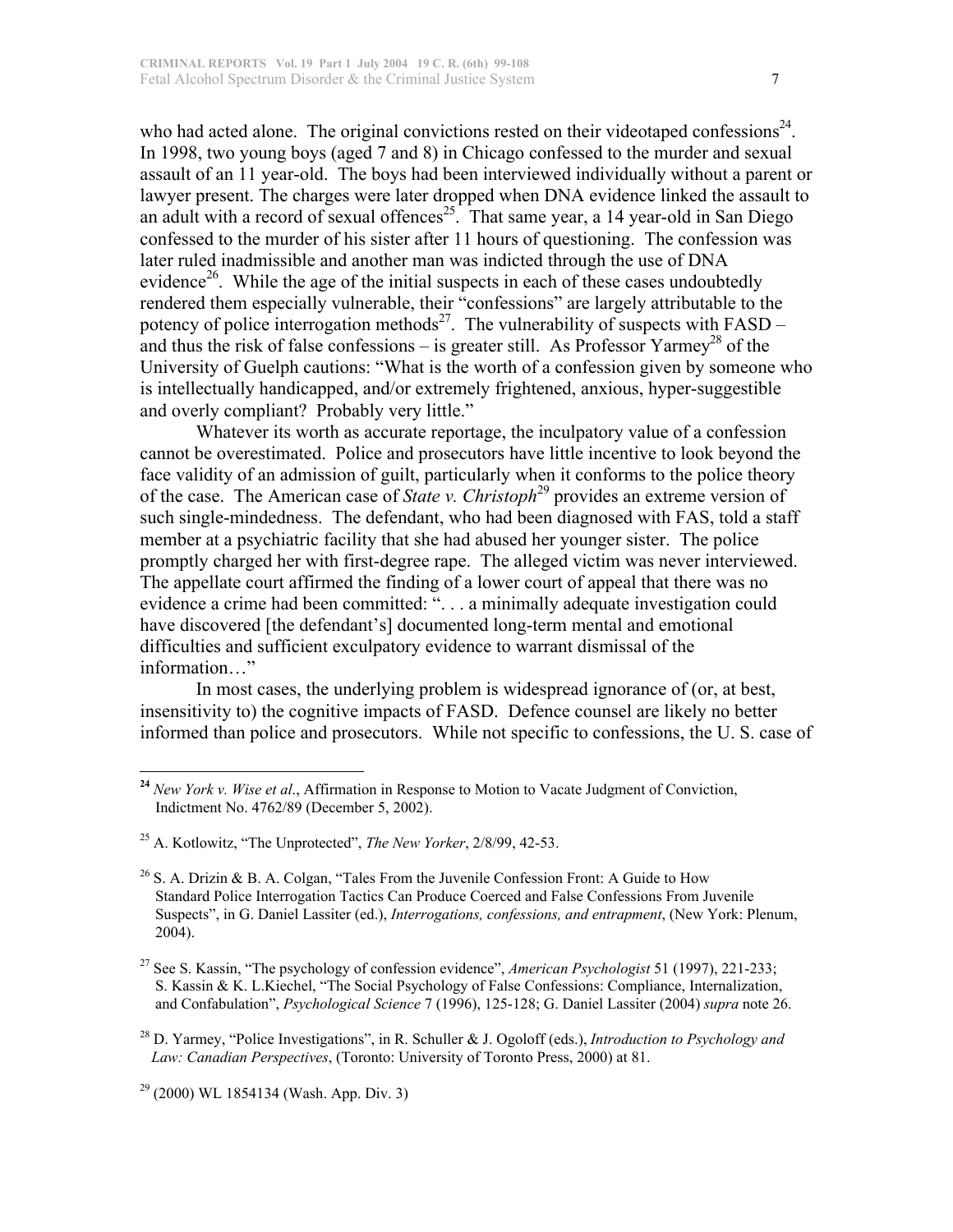*State v. Brett*<sup>30</sup> highlights the problem. There, the Washington Supreme Court, in vacating a death sentence, held, that the appellant (who suffered from FAS) had been denied the effective assistance of counsel during the penalty phase of his prosecution for murder:

When defense counsel knows . . of mental problems that are relevant to making an informed defense theory, defense counsel has a duty to conduct a reasonable investigation into the defendant's medical and mental health, have such problems fully assessed and, if necessary, retain qualified experts to testify accordingly.

## (c) *Sentencing*

 Convicted FASD persons are, by definition, special need defendants. The special programs and services essential to meeting these needs are woefully lacking. Too frequently, sentencing courts are simply unaware of the disability. Even when aware of the complexity of problems associated with FASD persons $^{31}$ , sentencing courts are too often powerless to craft an appropriate disposition or are frustrated in their efforts to do so. The necessary programs are simply unavailable. Even courts that are mindful of the problem are frustrated in their efforts to fashion responsive dispositions. For example, in *R. v. K.(L. E.)*<sup>32</sup>, as part of a probation order a youth court judge directed that a youth court worker with specialized training in organic brain impairment be assigned to the FASD defendant's file and, further, that a detailed service plan for the accused be provided to the judge on the day of the youth's release. The Saskatchewan Court of Appeal set aside these portions of the probation order because they exceeded the court's jurisdiction. The court, however, was not unaware of the dilemma posed by FASD defendants:

> Having said all that, it must be recognized that the youth court judge in this case was attempting to act in the best interests of the young offender and to obtain for him the best treatment possible. She was attempting to ensure that the young offender who suffers from fetal alcohol syndrome (FAS) would receive the kind and type of treatment and post-disposition care most appropriate to permit him to function in society. Her motivation and that of her colleagues in similar cases is to try to break the cycle of criminal behaviour. When one reads her reasons and those rendered by youth court judges in other cases dealing with FAS (see for example, *R. v. L. (M.)* (2000), 187 Sask.

<sup>32</sup> (2001) SKCA 48

 <sup>30</sup> (2001) 16 P. 2d 601

<sup>&</sup>lt;sup>31</sup> Some Canadian cases bearing on FASD-related issues can be found in Conry and Fast's groundbreaking monograph: *supra*, note 15.